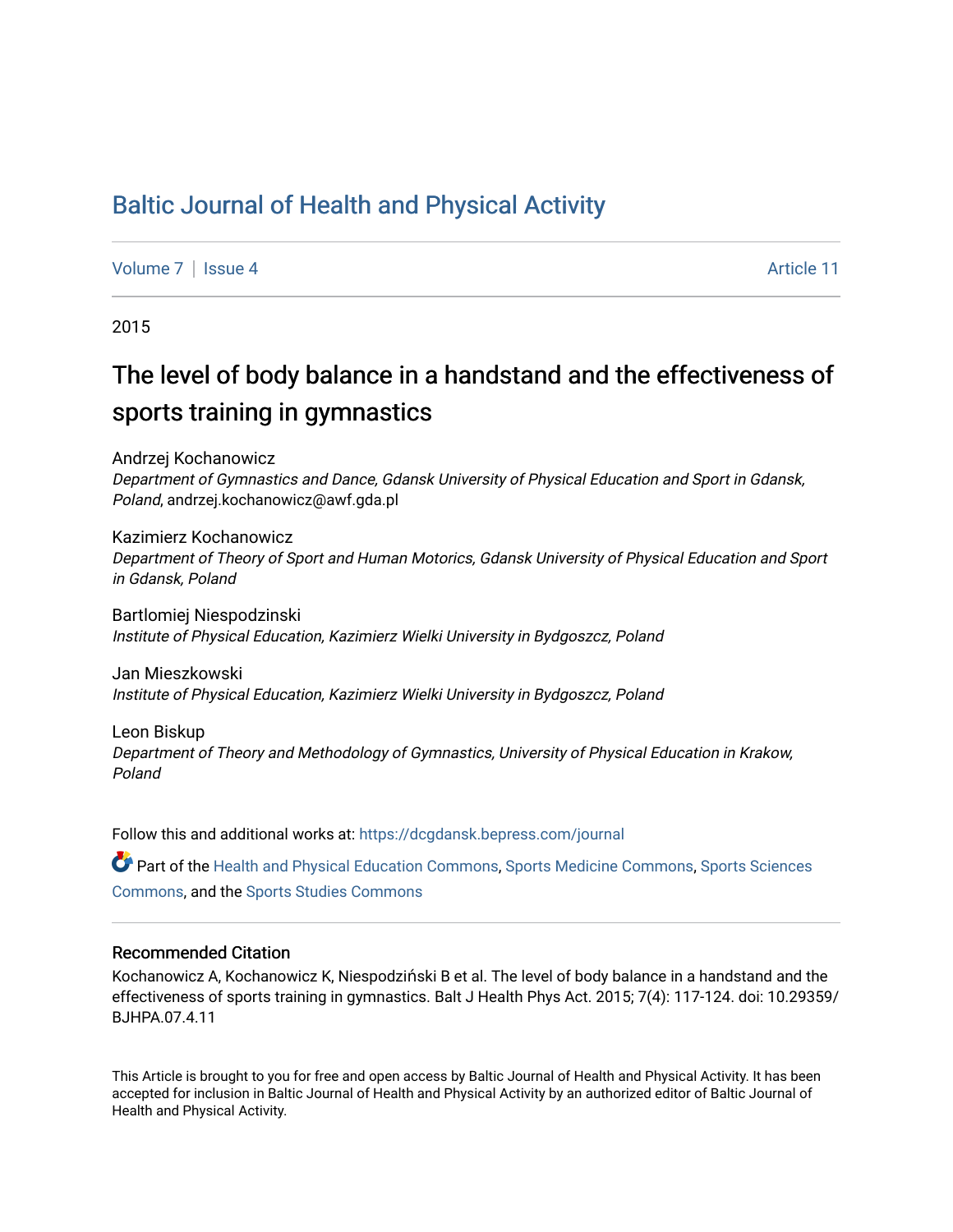#### **ORIGINAL**

**Authors' Contribution: A** Study Design

- **B** Data Collection
- **C** Statistical Analysis
- **D** Data Interpretation
- **E** Manuscript Preparation
- **F** Literature Search
- **G** Funds Collection

# **The level of body balance in a handstand and the effectiveness of sports training in gymnastics**

**Andrzej Kochanowicz 1 ABCDF, Kazimierz Kochanowicz 2 DF, Bartłomiej Niespodziński 3 BC, Jan Mieszkowski 3 AF, Leon Biskup 4 BD**

- <sup>1</sup> Department of Gymnastics and Dance, Gdansk University of Physical Education and Sport in Gdansk, Poland
- <sup>2</sup> Department of Theory of Sport and Human Motorics, Gdansk University of Physical Education and Sport in Gdansk, Poland
- <sup>3</sup> Institute of Physical Education, Kazimierz Wielki University in Bydgoszcz, Poland
- 4 Department of Theory and Methodology of Gymnastics, University of Physical Education in Krakow, Poland

| <b>abstract</b>         |                                                                                                                                                                                                                                                                                                                                                                                                                                                                                                                                                                    |
|-------------------------|--------------------------------------------------------------------------------------------------------------------------------------------------------------------------------------------------------------------------------------------------------------------------------------------------------------------------------------------------------------------------------------------------------------------------------------------------------------------------------------------------------------------------------------------------------------------|
| <b>Background</b>       | The aim of the study was to determine the level of maintaining body balance in a hand<br>stand among gymnasts at the stage of directed and championship training and to prove<br>a relationship with the sports result, taking into account the difficulty and the quality<br>of exercises.                                                                                                                                                                                                                                                                        |
| <b>Material/Methods</b> | The study involved boys aged 11–12 years systematically training gymnastics (G1, $n = 20$ )<br>and 12 experienced gymnasts aged 18-26 years with an accomplished international class<br>$(G2, n = 12)$ . Both groups comprised top athletes classified at the national and the inter-<br>national level. The study was conducted prior to the apparatus trial, on the day preceding<br>competition in an official sports tournament. The trial of maintaining the body balance in<br>a handstand was carried out in a closed room after about a 10-minute warm-up. |
| <b>Results</b>          | An analysis of the tests showed significant differences in the level of maintaining the body<br>balance in a handstand. The largest one was reported in Area 95, whose field in expe-<br>rienced athletes was less than half the size ( $\bar{x}$ =8.16cm <sup>2</sup> ±8.06cm <sup>2</sup> ) of the younger group<br>$(\bar{x} = 19.81 \text{cm}^2 \pm 8.74 \text{cm}^2).$                                                                                                                                                                                        |
| <b>Conclusions</b>      | The study of correlations of the body balance in a handstand with the level of sports pre-<br>paration has shown that the level of this specific to artistic gymnastics skill plays a big role<br>in shaping sports mastery both among young gymnasts with a few years' experience and<br>among experienced athletes with the international class.                                                                                                                                                                                                                 |
| Key words               | body balance, handstand, sports result, artistic gymnastics                                                                                                                                                                                                                                                                                                                                                                                                                                                                                                        |

#### **article details**

| <b>Article statistics</b>    | Word count: 2,673; Tables: 2; Figures: 2; References: 27                                                                                                                                                                                                                                                                                                                                                                                                                                                                                                                                                                                                                                                                                                                                             |  |  |  |
|------------------------------|------------------------------------------------------------------------------------------------------------------------------------------------------------------------------------------------------------------------------------------------------------------------------------------------------------------------------------------------------------------------------------------------------------------------------------------------------------------------------------------------------------------------------------------------------------------------------------------------------------------------------------------------------------------------------------------------------------------------------------------------------------------------------------------------------|--|--|--|
|                              | Received: October 2015; Accepted: November 2015; Published: December 2015                                                                                                                                                                                                                                                                                                                                                                                                                                                                                                                                                                                                                                                                                                                            |  |  |  |
| <b>Full-text PDF:</b>        | http://www.balticsportscience.com                                                                                                                                                                                                                                                                                                                                                                                                                                                                                                                                                                                                                                                                                                                                                                    |  |  |  |
| Copyright                    | © Gdansk University of Physical Education and Sport, Poland                                                                                                                                                                                                                                                                                                                                                                                                                                                                                                                                                                                                                                                                                                                                          |  |  |  |
| Indexation:                  | AGRO, Celdes, CNKI Scholar (China National Knowledge Infrastructure), CNPIEC, De Gruyter - IBR (International<br>Bibliography of Reviews of Scholarly Literature in the Humanities and Social Sciences), De Gruyter - IBZ<br>(International Bibliography of Periodical Literature in the Humanities and Social Sciences), DOAJ, EBSCO - Central<br>& Eastern European Academic Source, EBSCO - SPORTDiscus, EBSCO Discovery Service, Google Scholar, Index<br>Copernicus, J-Gate, Naviga (Softweco, Primo Central (ExLibris), ProQuest - Family Health, ProQuest - Health &<br>Medical Complete, ProQuest - Illustrata: Health Sciences, ProQuest - Nursing & Allied Health Source, Summon<br>(Serials Solutions/ProQuest, TDOne (TDNet), Ulrich's Periodicals Directory/ulrichsweb, WorldCat (OCLC) |  |  |  |
| <b>Funding:</b>              | This study was conducted under the grant no. 0018/RS3/2015/53, financed by the Polish Ministry of Science and<br>Higher Education.                                                                                                                                                                                                                                                                                                                                                                                                                                                                                                                                                                                                                                                                   |  |  |  |
| <b>Conflict of interest:</b> | Authors have declared that no competing interest exists.                                                                                                                                                                                                                                                                                                                                                                                                                                                                                                                                                                                                                                                                                                                                             |  |  |  |
| <b>Corresponding author:</b> | Dr Andrzej Kochanowicz, Department of Gymnastics and Dance, Gdansk University of Physical Education and<br>Sport, ul. K. Górskiego 1, 80-336 Gdańsk; Poland; e-mail address andrzejkochanowicz@o2.pl                                                                                                                                                                                                                                                                                                                                                                                                                                                                                                                                                                                                 |  |  |  |
| <b>Open Access License:</b>  | This is an open access article distributed under the terms of the Creative Commons Attribution-Non-commercial<br>4.0 International (http://creativecommons.org/licenses/by-nc/4.0/), which permits use, distribution, and<br>reproduction in any medium, provided the original work is properly cited, the use is non-commercial and is<br>otherwise in compliance with the license.                                                                                                                                                                                                                                                                                                                                                                                                                 |  |  |  |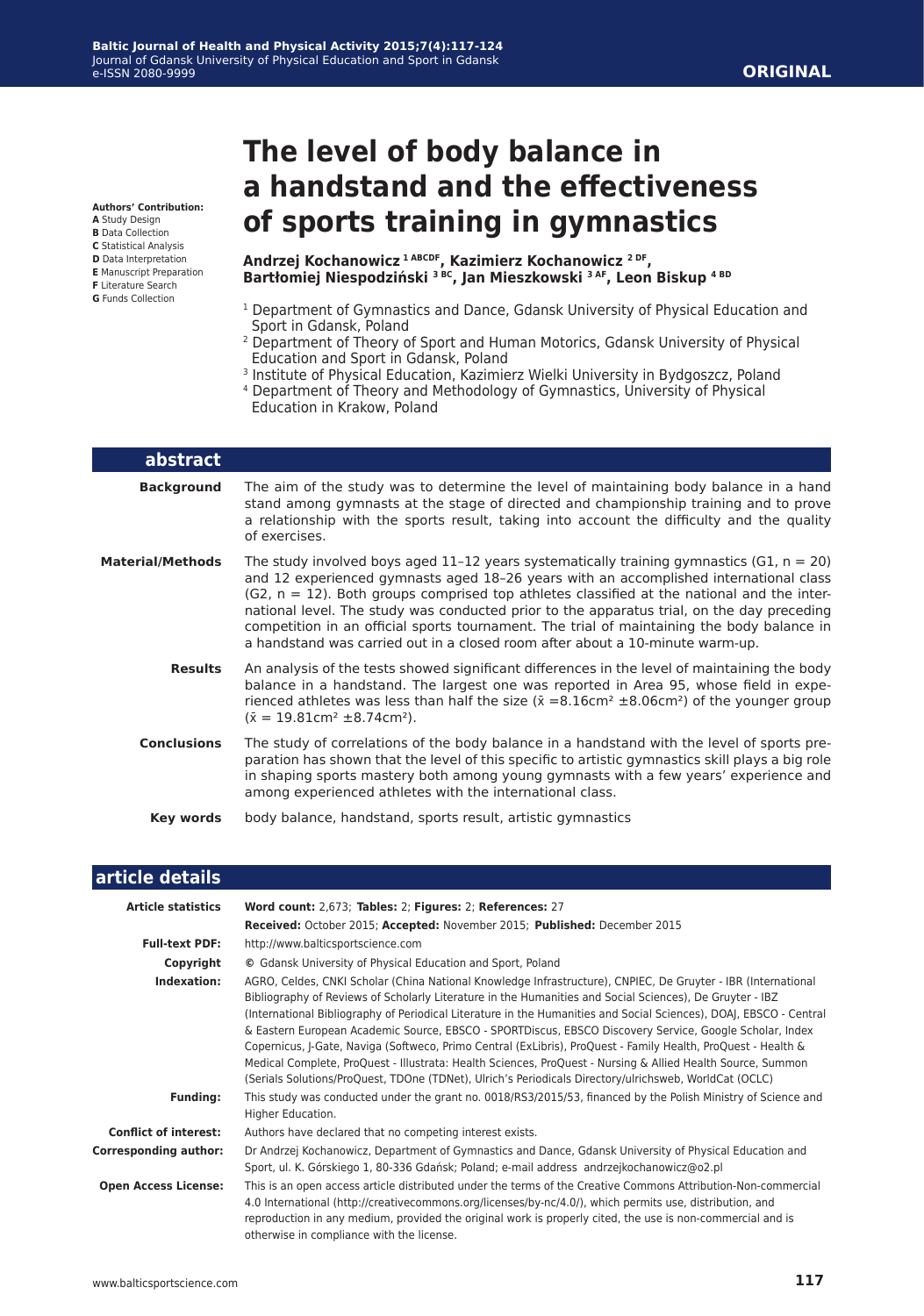### **introduction**

Achieving the highest level in many sport disciplines is possible, among others, thanks to athletes' proper psychophysical predispositions and a properly arranged training process. It should be noted that despite extensive research there is still a discussion on identification of talents in different sports disciplines and events. Many authors believe that, among the selection criteria for candidates for sports with a high motor complexity, particular attention should be paid to the level of movement coordination, on which the efficiency and speed of sports training largely depends [1, 2, 3, 4, 5, 6, 7]. The processes of movement coordination mainly occur owing to neurophysiological control mechanisms and the regulation of sensorimotor, perceptive, intellectual, proprioceptive and kinaesthetic functions. They depend on the functioning of the central nervous system, receiving organs – receptors and the muscular system – effectors, which are determined by genetic and environmental factors [8, 9, 10, 11, 12, 13].

In men's and women's artistic gymnastics, among the many tests and trials that define motor skills coordination, much attention is paid to the evaluation of the handstand. In many gymnastic events, this element constitutes the starting, the middle and the final position in the presented routines. The correctness of its execution requires athletes to have a high level of physical fitness and, in particular, of balance skills. Adjustment of body balance at rest as well as in a variety of motor activities is a dynamic process, which takes place through coordinated interaction of the vestibular apparatus in the inner ear, the organ of sight, deep feeling and the central nervous system. The signals received by these structures are a source of information about the body position and its orientation in relation to the external and the internal reference system [14, 15]. Keeping the upright body position in a handstand seems to be similar to the usual position on one's legs; yet this activity is extremely difficult to master. Young gymnasts acquire the ability to freely maintain static body balance in a handstand usually after about 3-4 years of sports training. This period falls between 7 and 11 years of age, when coordination motor skills are shaped the most dynamically in comparison to the remaining stages of ontogeny. An assessment of the quality of the execution of the handstand by a gymnast with a few years' training experience typically is not much different from that of an experienced athlete of the highest sports class. We assume, however, that gymnasts' COP sways noted on a force plate while maintaining body balance in an inversed position will show a significant correlation with the level of their training. Hitherto research on the ability to maintain body balance in a handstand have mainly been focused on the explanation of the most important factors determining the execution of the exercise itself from a methodical viewpoint [16, 17, 18].

There is little information on the posturographic evaluation at various stages of sports proficiency and its relationship to the efficiency of sports training. Therefore, the aim of the study was to determine the level of maintaining body balance in a handstand among gymnasts at the stage of directed and championship training and to demonstrate relationships with the sports result, taking into account the degree of difficulty and the quality of exercises.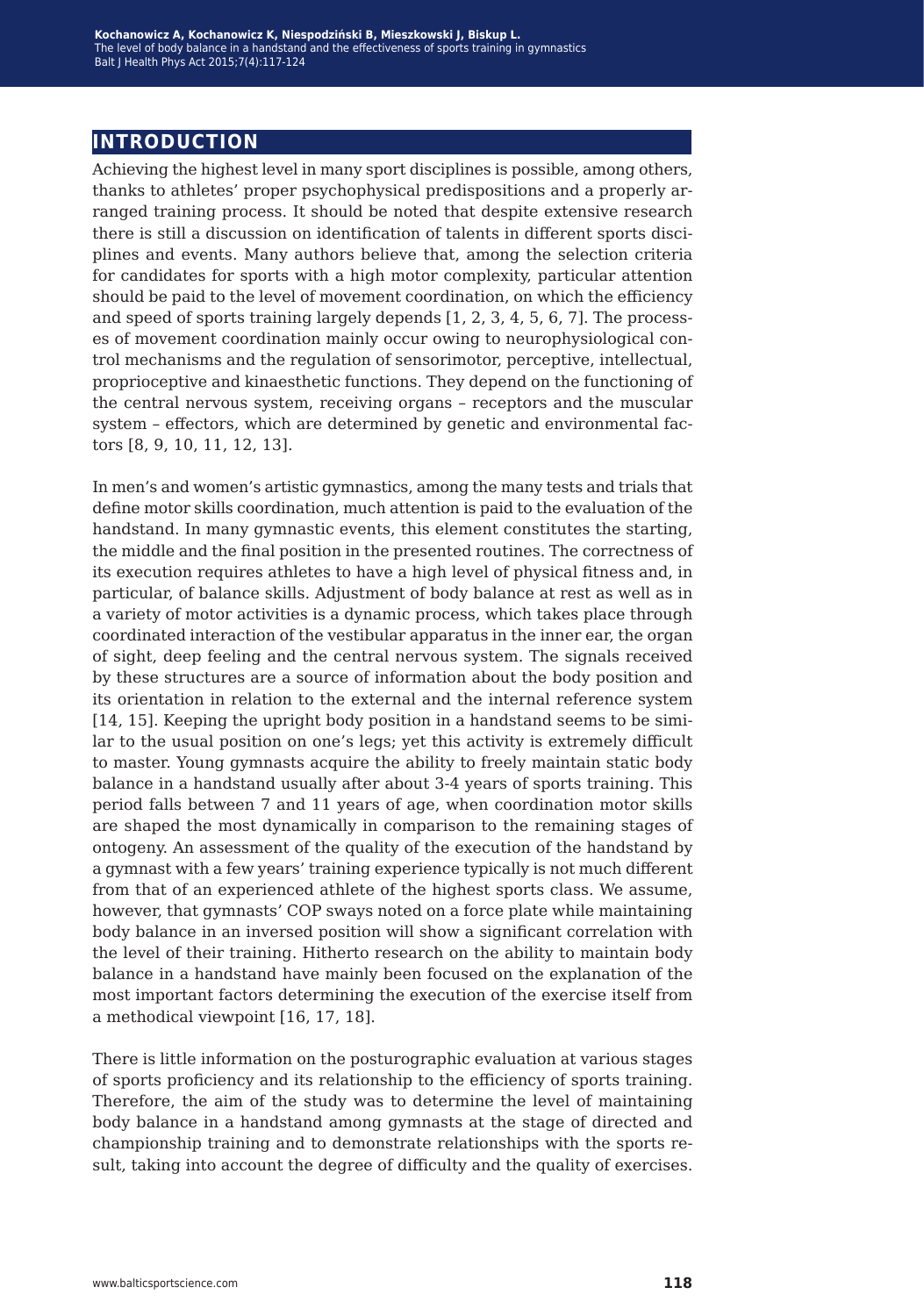#### **material and methods**

The study involved two groups of athletes training gymnastics. The first one were boys aged 11-12 years training at the directed stage  $(G1, n = 20)$ , while the other group was composed of 12 experienced gymnasts aged 18–26 years with an accomplished master class  $(G2, n = 12)$ . All the examined gymnasts had started sports training at the age of 5 or 6. Both groups comprised top athletes classified at the national and the international level. In terms of physical development, the junior group was characterised by the body height of 151.07 cm  $\pm$ 6.89 cm, body weight 39.84 kg  $\pm$ 5.41 kg and the BMI at 17.40  $\pm$ 1.45. In the group of older athletes, the mean body height amounted to 172.14  $\pm$ 4.45 cm, the body weight 70.90  $\pm$ 3.61 and the BMI 23.93  $\pm$ 0.85.

The study was conducted prior to the apparatus trial, on the day preceding competition in an official sports tournament. The trial of maintaining the body balance in a handstand was carried out in a closed room after about a 10-minute warm-up. In order to do this, anAccuGait force plate with AMTI BlanceClinic software was used. The handstand was performed with a technique of forcedstand from a supported forward bend. After a clear marking of the handstand on the plate, executed in consistence with the requirements of the International Gymnastics Federation [19], a measurement of pressure forces (Fx, Fy, Fz) and their moments (Mx, My, Mz) began, which lasted 10s with a frequency of 100Hz. This test was repeated three times at one-minute intervals. To analyse the tests results, the best result of the indicators was taken into consideration: the maximum COP sway in the transverse axis (X max), the maximum COP sway in the sagittal axis (Y max), the path length, and the area of the ellipse of the 95th percentile (Area 95).

An assessment of the effectiveness of sports training was made on the basis of judges' protocols from official sports competitions which took place the next day after testing the body balance in a handstand. The degree of difficulty and the quality of the performed exercises (mistakes in executing the exercises) in individual gymnastic events were taken into account. They were calculated in accordance with the current FIG provisions of scoring [19]; however, in the group of younger athletes they were modified by the State Training Commission of the Polish Gymnastics Association. The final result both in the older and the younger group was the sum of points for the difficulty and the quality of exercises in the all-around event.

Statistically insignificant results were obtained in the study of the normality of distribution of variables by means of the Shapiro-Wilk and the Kolmogorov- -Smirnov tests. Hence, to determine the significance of differences between the two groups of gymnasts attempting to maintain static body balance in a handstand, a one-way ANOVA test was used. To specify a correlation of indicators of static body balance in a handstand with the level of sports preparation, a simple regression equation and Cohen's  $f^2$  coefficient were applied.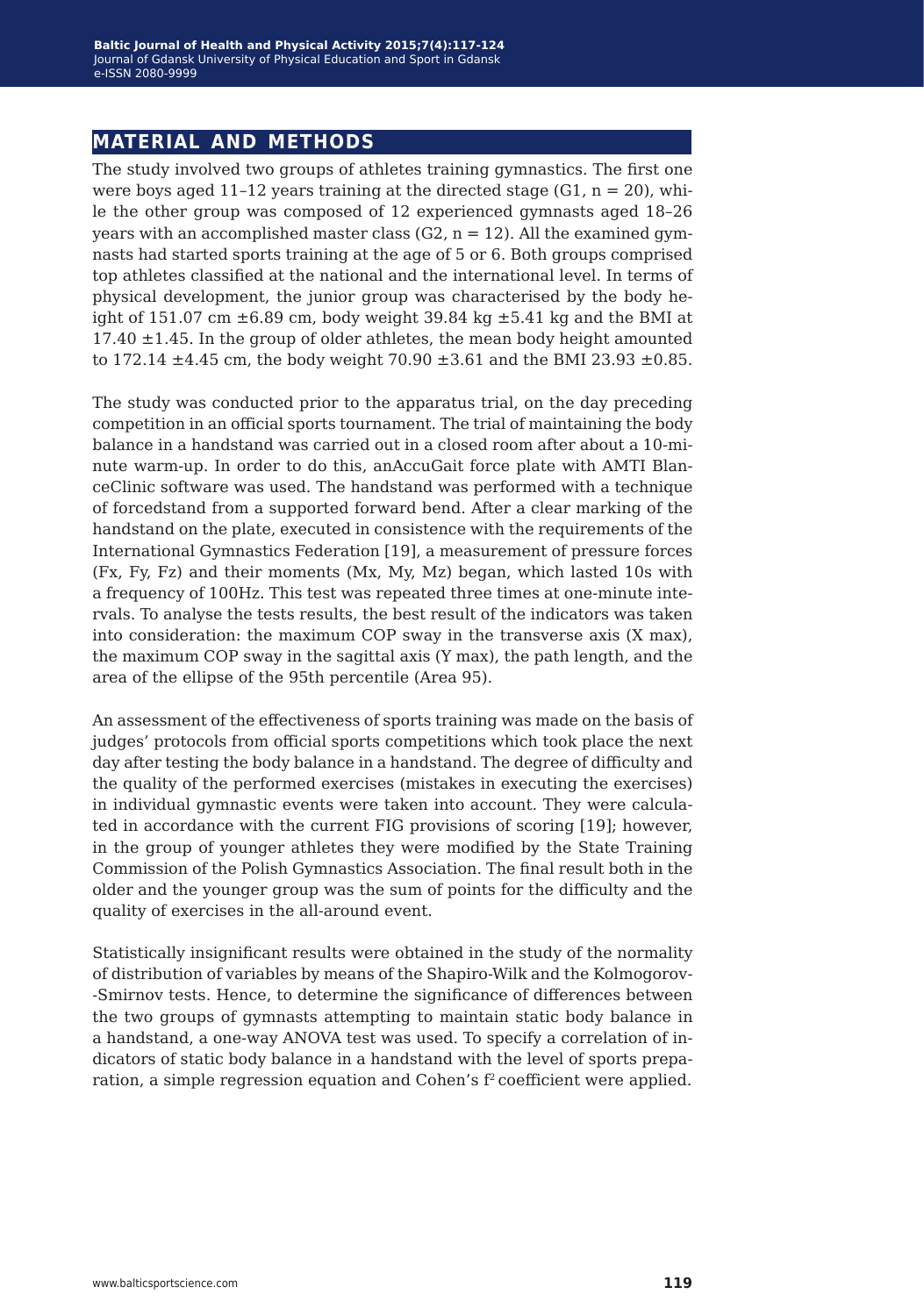## **results**

Analysis of the mean values of the examined indicators of maintaining static body balance in a handstand showed significant differences between the studied groups of gymnasts (Figure 1 and Figure 2). The largest one was reported in relation to the Area 95, whose field among experienced athletes was less than half the size ( $\bar{x} = 8.16$  cm<sup>2</sup>  $\pm 8.06$  cm<sup>2</sup>) of that in the younger group ( $\bar{x} = 19.81$  cm<sup>2</sup>  $\pm$ 8.74 cm<sup>2</sup>). Mean values of the indicator defining the COP path length were also significantly lower than in the younger group (G1,  $\bar{x} = 111.74$  cm  $\pm 17.30$  cm; G2,  $\bar{x} = 72.22$  cm  $\pm 32.98$  cm). The difference amounted to 39.52 cm, with the level of standard deviation being clearly higher in group G2 than among the younger gymnasts. In the indicator defining the maximum COP sway from the X axis of the centre of the plate (G1,  $\bar{x} = 1.75$  cm  $\pm 0.60$  cm; G2,  $\bar{x} = 0.97$  cm  $\pm 0.46$  cm), the difference between the mean values for the examined groups amounted to 0.78 cm and was significant at the level of p < 0.001. With respect to the Y axis, the difference was reported at 1 cm with  $p < 0.001$  (G1,  $\bar{x} = 3.03$  cm  $\pm 0.44$  cm, G2  $\bar{x} = 2.05$  cm  $\pm 0.77$  cm). Noteworthy is the fact that fluctuations in the transverse axis were clearly larger than in the sagittal one both among the younger and the older athletes.



Fig. 1. Unweighted means of the Area 95 index in the younger and the older group with 0.95 confidence interval



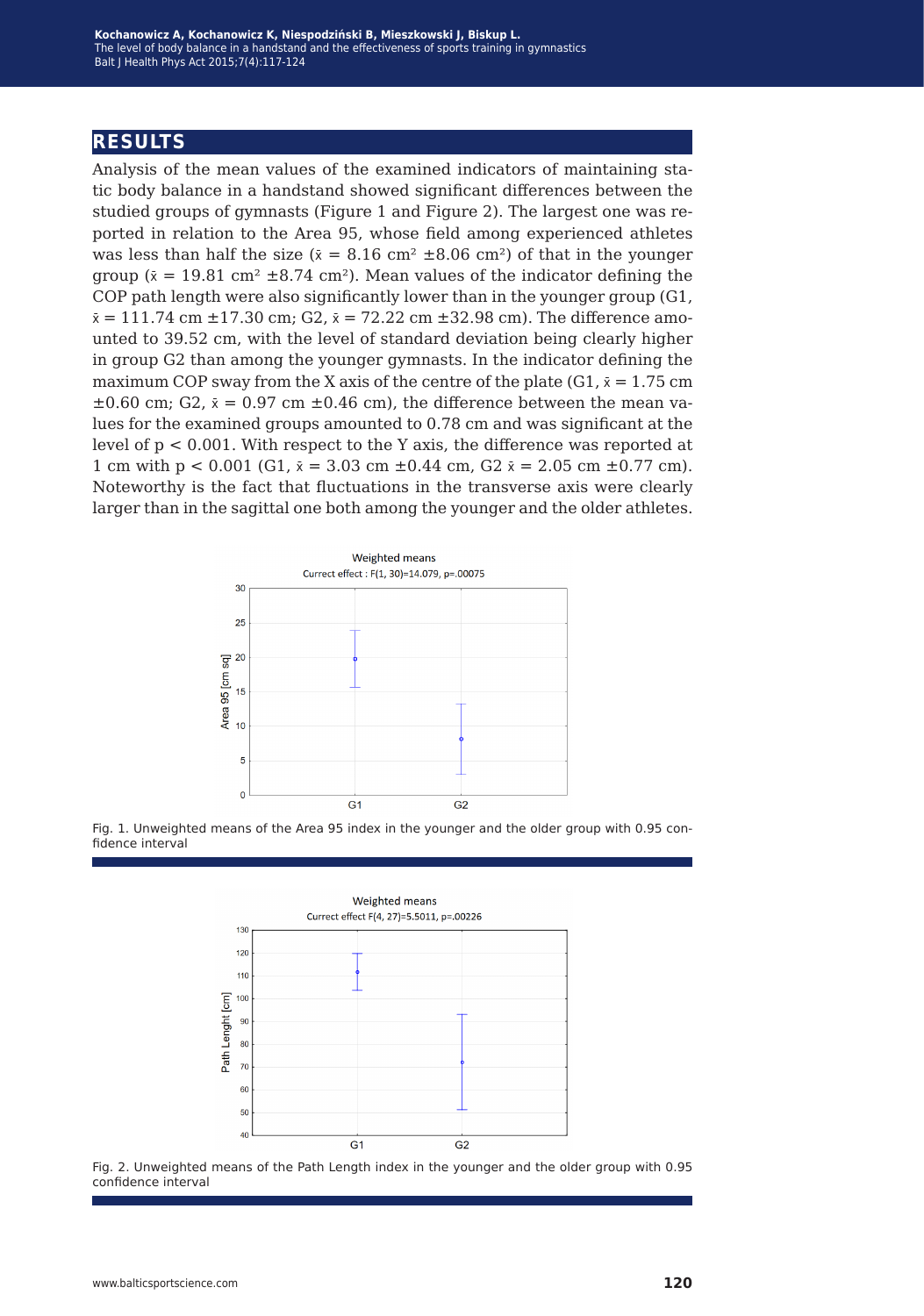The obtained values of the difficulty, the quality and the final result in the gymnastics all-around event were not subjected to the test of the significance of differences because the routines performed by competitors in particular events were not assessed on the basis of the same criteria in both groups. The results of mean values taking into account the standard error are presented in Table 1.

Table 1. Mean values of indicators of the efficiency of sports training in the group of junior and senior gymnasts

| Indicators of gymnasts' sports preparation |    | G1<br>$(n-20)$ | G2<br>$(n-12)$ |
|--------------------------------------------|----|----------------|----------------|
| Difficulty of exercises                    | sd | 27.06<br>3.70  | 28.17<br>4.81  |
| Quality of exercises                       | x  | 50.51          | 50.86          |
|                                            | sd | 3.16           | 1.31           |
| Final result                               | x  | 77.49          | 78.37          |
|                                            | sd | 6.60           | 5.40           |

In a study of correlations of indicators of static body balance in a handstand with the efficiency of sports training of young gymnasts, the strongest correlation was noted between X max with the quality of the performed exercises in the all-around event  $(r = -0.538)$  and the sports result  $(r = -0.450)$ . Also the indicator Area 95 showed close correlation values with the quality of exercises and the sports result (Table 2). The effects strength of statistically significant correlations was at the level of  $f^2 = 0.05 - 0.25$ . Maximum lateral sways and the COP path length had no significance in the presented results of sports training. It should also be added that none of the examined indicators of body balance in a handstand was significantly associated with the level of difficulty of the performed exercises.

| $-0.667*$<br>$-0.637*$ |
|------------------------|

Table 2. Regression results of indicators of body balance in a handstand with difficulty, quality and the final result of exercise performed in the younger and the older group of gymnasts

 $*_{p}$  < 0.05

In turn, in the group of experienced athletes, the correlation of the level of maintaining body balance in an inverted stance was significant with the difficulty and the final result of exercises in the gymnastic all-around event. The level of interdependence of all the analysed indicators of COP shifts with the difficulty and the sports result was similar and was running at the level of -0.637 to -0.755. The effect strength amounted to  $f^2 = 0.15$ -0.48. However, no significant correlations were noted between indicators of body balance in a handstand and the quality of the performed exercises.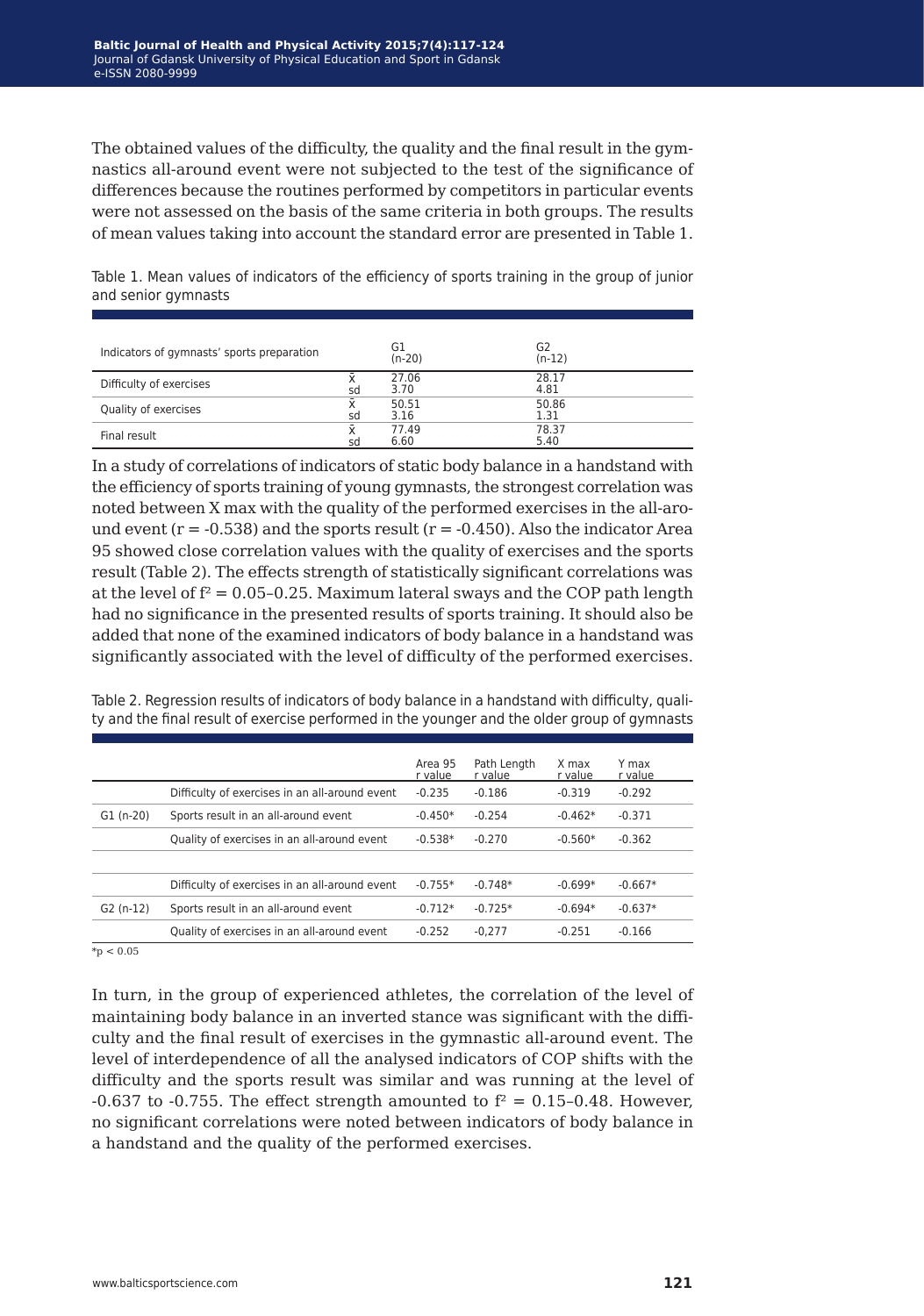### **discussion**

The ability to maintain body balance is enumerated as one of the primary coordination components which determine the proper functioning of a human being. It occurs concurrently with other coordination skills, such as spatial orientation, movement differentiation and responsiveness. In a person's life it is a function of biological determination, whose level of expression largely depends on the volume and the characteristics of the impact of environmental factors [20]. The complexity of the issue of human body balance as a foundation for human motricity and one of the most important factors determining high athletic performance undoubtedly completes the difficulty and variety of its diagnostics. Despite many discussions, objectivity of such research is usually considered in a set of biomechanical, coordination and sensorimotor conditions [21]. The first of the above is subject to an assessment of the efficiency of the movement apparatus, mostly muscle strength, muscular tone and the range of motion. In the coordination sphere it most commonly refers to spatial-temporal accents of movement, i.e. the speed and the accuracy of execution, in conditions of movement replay and adaption. Finally, among the latter ones, sensitivity of sensory inputs responsible for information on positioning of the body and its individual parts are listed. Given the above determinants of body balance skills in a handstand, scientists agree that an ability to control this activity in terms of mobility of the wrist and the shoulder joints in the sagittal plane translates into the speed and the shift of the centre of gravity, and hence the body balance control [22]. Yeadon and Trewartha [23] also pay attention to delays in the response time of the vestibular-proprioceptive system between particular joints. It is emphasised that slight anteroposterior sways of in the shoulder joint are characteristic of gymnasts with a high degree of sports proficiency [24]. Among others, positions of the head, which plays adaptive functions due to changes in the sensory information, correlate with the efficiency of body balance in a handstand. According to Asseman and Gahery [25], the best stabilization of stance in a reversed position was noted in a standard positioning of the head (slight flexion) and in dorsiflexion (middle flexion) in relation to the longitudinal axis of the body. The level of maintaining body balance in a handstand is also determined by specific coordination skills. This is confirmed by a study of two groups of gymnasts similar in age which showed that the results of biofeedback tests with a moving target in a reversed position were to the advantage of top class athletes [26]. Similarly, experienced gymnasts achieved better results of body balance in a handstand with eyes opened and closed [27].

Comparing with other authors' analyses, the present research on body balance in a reversed stance has shown significant differences between experienced and inexperienced gymnasts. They were obvious in all the examined indicators. However, it should be noted that the compared research groups varied in terms of age and stages of training. In this case the younger group of gymnasts (at early adolescence) realised a sports training program aimed at teaching and perfecting basic gymnastics elements, where balance exercises with a gradual increase in the coordination complexity and the participation of the various manifestations of muscle strength constitute the basis for the majority of motor tasks. By contrast, exercises of the highest degree of coordination complexity in which participation of special strength abilities and the maximum power gradually increases dominate among older athletes (at the threshold of adulthood) who train at an advanced sports level. Signi-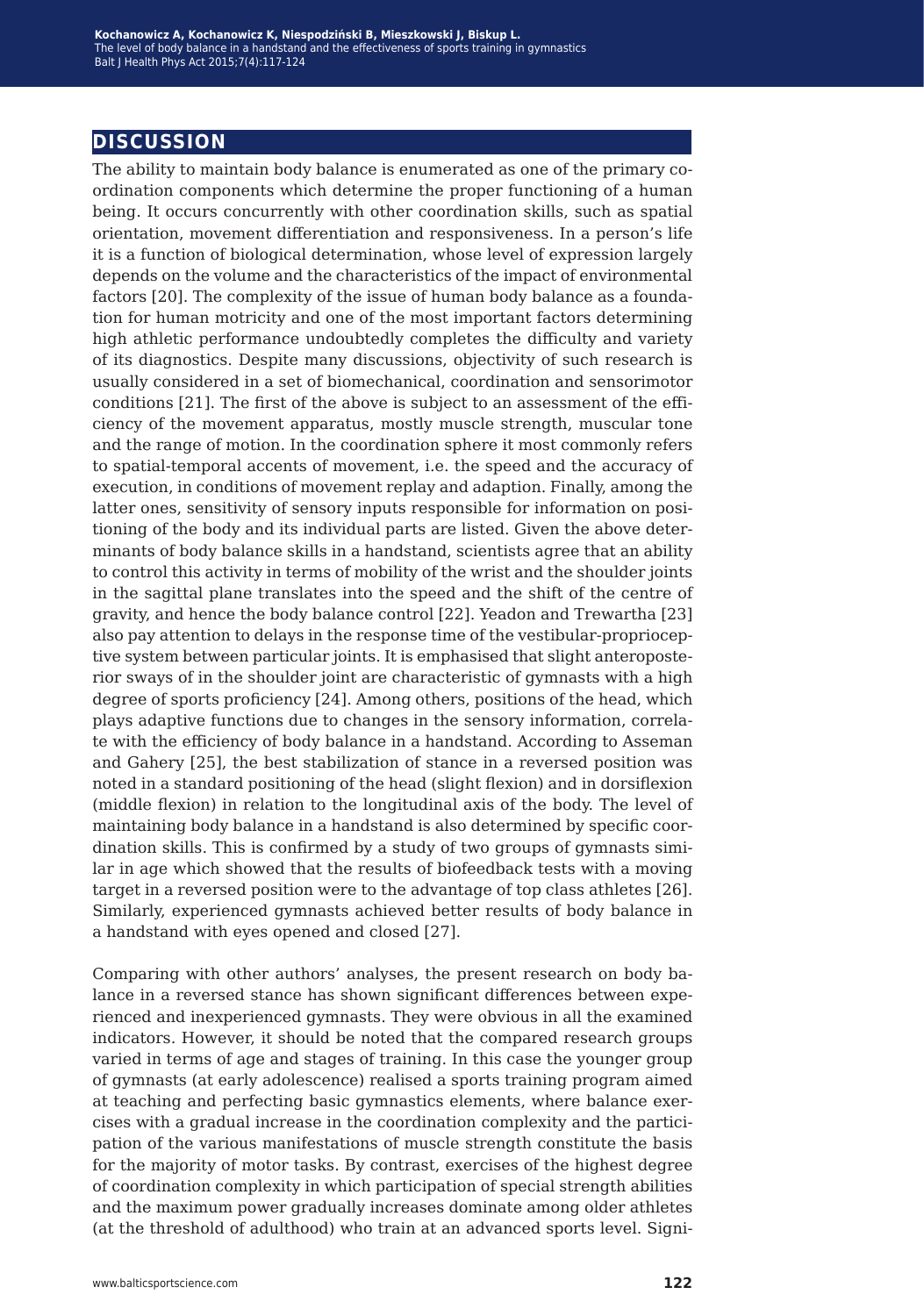ficant differences in the level of maintaining body balance in a handstand between the younger and the older group of athletes prove that this ability is largely affected by the influence of sports training. Attention is also drawn to much higher results of body balance in the transverse axis rather than the sagittal one in both groups. The differences between Y max and X max amount to 1.35 cm in younger gymnasts and 1.55 cm in older ones at  $p < 0.001$ . This data may confirm the importance of the mobility of wrist and shoulder joints in the sagittal plane in a strategy to maintain body balance in a handstand [22]. In the conducted analysis of correlations between body balance in a handstand and the level of sports preparation in the examined gymnasts one can notice that the indicator Area 95 has revealed significant correlations with the sports result in the all-around event in both the younger and the older group. In the group of younger gymnasts, significant correlations of selected balance indicators in a handstand with the assessment of the quality of the performed exercises have proved to be characteristic. Among senior athletes significant correlations were much more apparent with the degree of difficulty. In view of the fact that the conducted research is of a cross-sectional nature, it requires continuation and expansion in terms of the size and the number of athletes' age groups.

#### **conclusions**

Analysis of correlations of body balance in a handstand with the level of sports preparation has helped demonstrate that the level of this skill specific to artistic gymnastics improves under the influence of sports experience and has great significance in shaping sports championship among both young gymnasts with a few years' experience and experienced athletes with the international class.

### **references**

- [1] Carrick FR, Oggero E, Pagnacco G, Brock JB, Arikan T. Posturographic testing and motor learning predictability in gymnasts. Disabil Rehabil. 2007;30;29(24):1881-9.
- [2] Hrysomallis C. Balance ability and athletic performance. Sports Med. 2011;1;41(3):221-32.
- [3] Kochanowicz K, Boraczyńska LB, Boraczyński T. Quantitative and Qualitative Evaluation of Motor Coordination Abilities in Gymnast Girls Aged 7-9 Years. Balt J Health Phys Act. 2009;1(1):62-70.
- [4] Lyakh V, Zając A, Bujas P. New tendencies in sports training a review of the monograph by Issurin intitled "The block periodization of sports training". J Hum Kinet. 2011;27:205-220.
- [5] Taniewski M, Zaporożanow W, Kochanowicz K, Kruczkowski D. Ocena czynności układu równowagi sportowców na podstawie badania odruchów przedsionkowo-rdzeniowych i przedsionkowo-ocznych [Evaluation of the activities of athletes' balance system on the basis of examining vestibulo -spinal and vestibulo-ocular reflexes]. Medycyna Sportowa. 2001;17(6):227-231. Polish.
- [6] Vandorpe B, Vandendriessche J, Vaeyens R, Pion J, Matthys S, Lefevre J, Philippaerts R, Lenoir M. Relationship between sports participation and the level of motor coordination in childhood: a longitudinal approach. J Sci Med Sport. 2012;15(3):220-5.
- [7] Vuillerme N, Teasdale N, Nougier V. The effect of expertise in gymnastics on proprioceptive sensory integration in human subjects. Neurosci Lett. 2001 Sep 28;311(2):73-6.
- [8] Bairstow PJ, Laszlo JI. Kinaesthetic sensitivity to passive movements and its relationship to motor development and motor control. Dev Med Child Neurol. 1981;23(5):606-16.
- [9] Bernstein, N. A. The coordination and regulation of movements. Oxford: Pergamon Press; 1967.
- [10] Mańko G, Kruczkowski D, Niźnikowski T, et al. The effect of programmed physical activity measured with levels of body balance maintenance. Medical Science Monitor. 2014;20:1841-9.
- [11] Hands B. Changes in motor skill and fitness measures among children with high and low motor competence: a five-year longitudinal study. J Sci Med Sport. 2008;11(2):155-62. Epub 2007 Jun 12.
- [12] Maurer C, Mergner, T, Peterka, RJ. Multisensory control of human upright stance. Exp Brain Res. 2006;171:231-50.